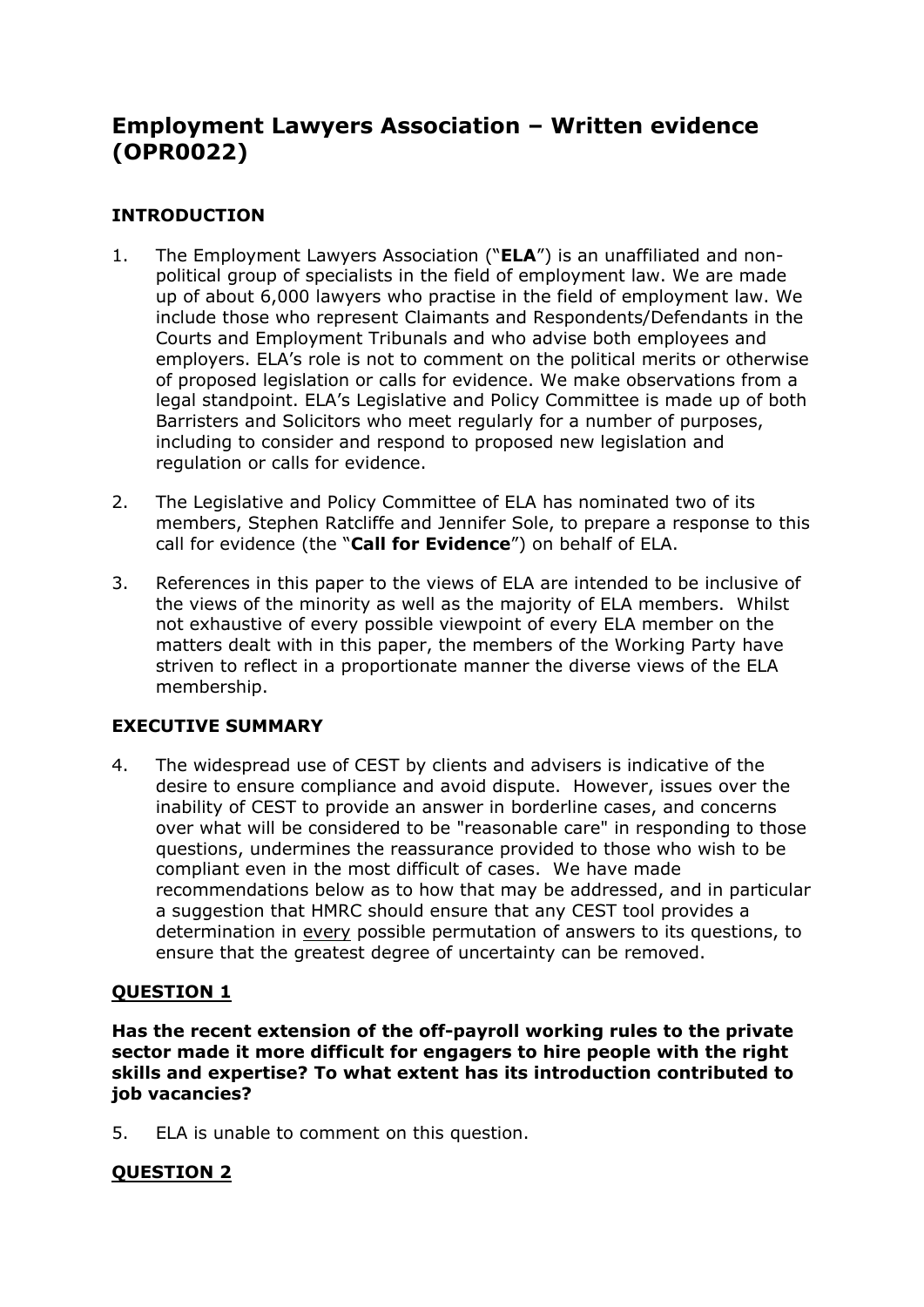#### **For those engagers (and their advisers) who use the CEST (Check Employment for Tax Status) tool to assess employment status, how effective do you consider it to be? Do you have confidence in its results? If not, what further improvements need to be made to it?**

- 6. CEST is widely used both by engagers and their advisers, due to the assurance provided by HMRC that, provided that reasonable care is applied in answering the questions posed by CEST, it will not seek to challenge the result given. However, its use gives rise to three distinct issues, as follows:
	- 6.1. CEST appears to suggest that a greater range of contractors fall within IR35 than is true of the applicable case law. In particular, significant weight appears to be placed on substitution, and the degree of financial risk on the contractor, neither of which factors is necessarily determinative in a wide range of decided cases. ELA recognises that CEST is not intended to reflect with absolute precision the present law on which contractors will fall within the offpayroll working rules, not least because that case law continues to develop, and there is arguably some uncertainty in the manner in which tax tribunals will resolve cases which are on their face quite similar. Rather, ELA understands that CEST is simply intended to give engagers an indication of how engagers should treat contractors if they wish to avoid HMRC challenge. That leaves engagers with the option of either following the CEST determination or, if they consider CEST provides an answer which departs from the applicable law, to apply the law as they (and their advisers) understand it to be and be prepared to engage in litigation with HMRC as to whether that understanding of the law is correct. In this way, while a CEST determination is intended to provide engagers (and contractors) with the option of avoiding dispute in what remains a developing and uncertain area of law, ELA would question whether the boundary between those cases, which it regards as so clearly outside IR35 that it will not seek to challenge them, is set at the right level.
	- 6.2. The CEST check does not always provide an outcome. In a significant minority of cases, CEST suggests that the responses given do not allow for a clear determination to be given that a contractor is on one side of the line or the other. The result is that, in those cases, the client is faced with the option of either seeking advice from HMRC or seeking professional advice (with the attendant cost). Whilst much of the advice provided by HMRC is helpful, the absence of a clear written determination on whether a contractor is inside or outside IR35 significantly undermines the benefit sought to be achieved by CEST, namely that it will give an answer which HMRC will not challenge. Bearing in mind that (ELA understands) CEST is not intended to codify case law, but simply to provide an indication of which cases HMRC will not seek to challenge, it is unclear why HMRC is unable to create a system which gives an outcome in every case. If it is HMRC's position that some cases are simply too complex for it to determine whether it would challenge them, we would respectfully suggest that it should now make that determination, in the interests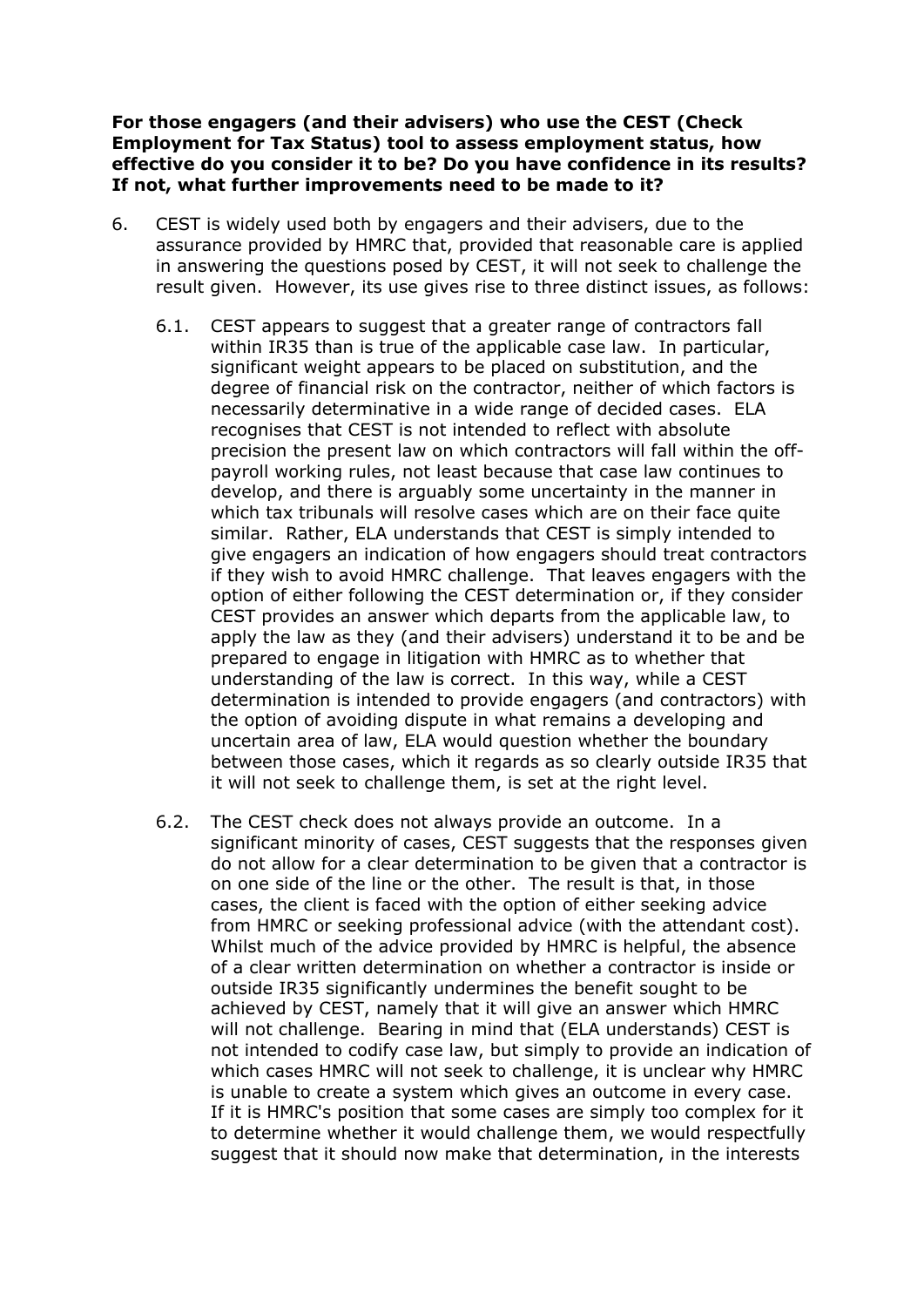of providing as much certainty as possible for those engaging contractors via PSCs.

- 6.3. There are concerns over the concept of "reasonable care" in completing CEST, particularly as many of the questions appear to require a degree of interpretation and detailed knowledge of HMRC guidance. This can particularly arise where contractors complete CEST (with or without legal advice) and may interpret the questions, and the appropriate answer, differently from engagers who are seeking to avoid a dispute with HMRC. The well-publicised determination that the DWP has incorrectly determined a number of contractors to be outside IR35, notwithstanding its use of CEST, has the potential to undermine confidence in it. The result of the complex nature of the CEST questions and accompanying guidance, and uncertainty over the concept of "reasonable care" has resulted in a number of clients seeking professional advice on the manner in which CEST questions are answered, or simply outsourcing the completion of CEST entirely.
- 7. In addition to providing a complete set of clear answers to all possible responses to CEST questions, as noted in 6.2 above, a further improvement could be for the CEST response to indicate the particular factors which have caused the contractor to fall within or outside IR35. At present, no clear indication is given as to which specific answer(s) has been the "tipping point" in reaching the relevant determination, with the result that engagers are unable easily to assess whether amendments can be made to the manner in which they engage contractors to avoid disputes with those contractors over the application of IR35.

# **QUESTION 3**

**What changes have engagers had to make to apply the off-payroll rules to contractors, in terms of systems, personnel and training? By reference to your own experience, to what extent (if any) do you consider that compliance costs have increased because of the changes?**

8. ELA understands that its members' clients who continue to engage contractors via PSCs have had to incur additional cost, and expend additional administrative resources, in order to ensure that payroll deductions may be made in respect of contractors who fall within IR35. It is unable to comment in further detail on the nature and scope of those additional burdens, however.

# **QUESTION 4**

### **How well has HMRC supported engagers, contractors, and their advisers with the implementation of the new rules and is any further or different type of assistance needed?**

9. As noted above, HMRC is available to provide guidance in the event of an "unable to determine" result. It also provides regular webinars on IR35. ELA believes that HMRC's assistance could go further (as above: at 6.2, by providing a complete set of clear answers to all possible responses to CEST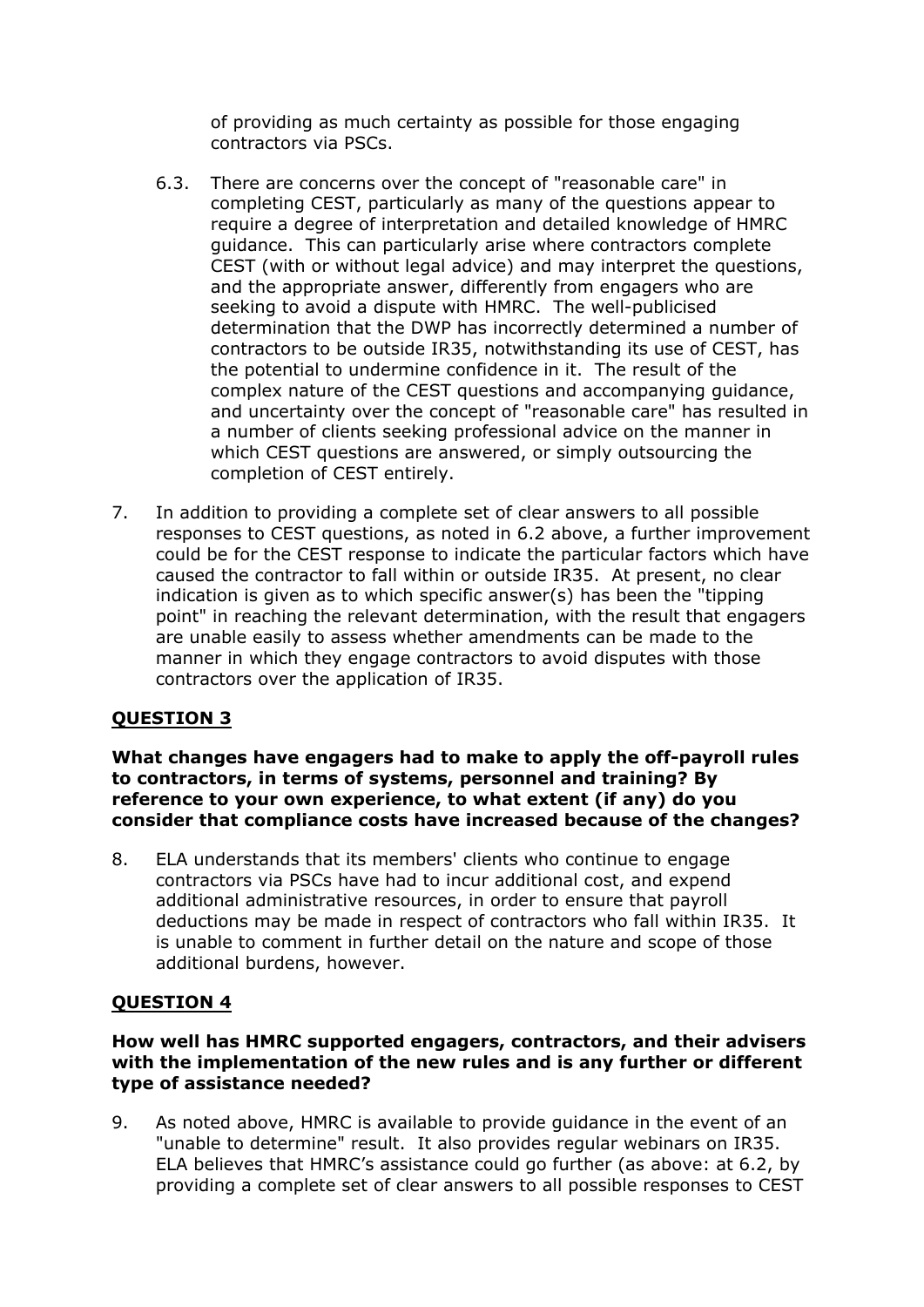questions; 6.3, by making written determinations when CEST cannot assist; and 7, by providing reasoning to the CEST result).

## **QUESTION 5**

### **To what extent has the introduction of the new rules generated disputes between engagers and contractors concerning the status of contractors** *vis à vis* **the rules and how successfully or otherwise have these been resolved?**

10. The application of IR35 does, on occasion, lead to challenges from contractors, most typically in circumstances in which CEST indicates that the contractor should be treated as falling within IR35, but the contractor believes that they should not be. This is partly due to CEST apparently setting the bar at a different level from applicable case law, for the reasons we have explained (above at 6.1). However, challenges also arise from the nature of the questions posed, and the degree of interpretation required to be applied to them, including knowledge of applicable guidance (see 6.3, above). One means of addressing this may be to provide links to applicable guidance in respect of each and every question, as opposed to only some as at present, so as to ensure that even those who have not read the detailed HMRC guidance are as clear as possible on the manner in which questions should be answered. It would also be helpful for HMRC to identify points commonly made by contractors and ensure that HMRC's position on these points are clearly reflected in their guidance for the assistance of engagers and contractors. alike.

## **QUESTION 6**

#### **What behavioural effects have resulted from the introduction of the new rules in the private sector in terms of the arrangements adopted in hiring contractors?**

11. The adoption of off-payroll working rules has resulted in some engagers declining to use contractors who are engaged via PSCs, due to the additional administrative resources required and the risk of dispute with HMRC. In those cases, it is common for engagers to instead use alternative resourcing models, such as the use of umbrella companies.

## **QUESTION 7**

### **The Government is proposing a new employment body with powers to enforce employment rights, including for those engaged by agencies and umbrella companies. How effective do you think such a body will be in ensuring workers, particularly the lower paid, are treated fairly?**

12. ELA is unable to comment on this question, since details of the new single enforcement body's precise enforcement powers and the manner in which it will exercise them has not yet been published. ELA is aware of past concerns being raised over the manner in which HMRC has focused its enforcement powers in respect of minimum wage, which some have suggested inappropriately focuses on inadvertent, technical breaches by large employers rather than deliberate and unambiguous breaches by the